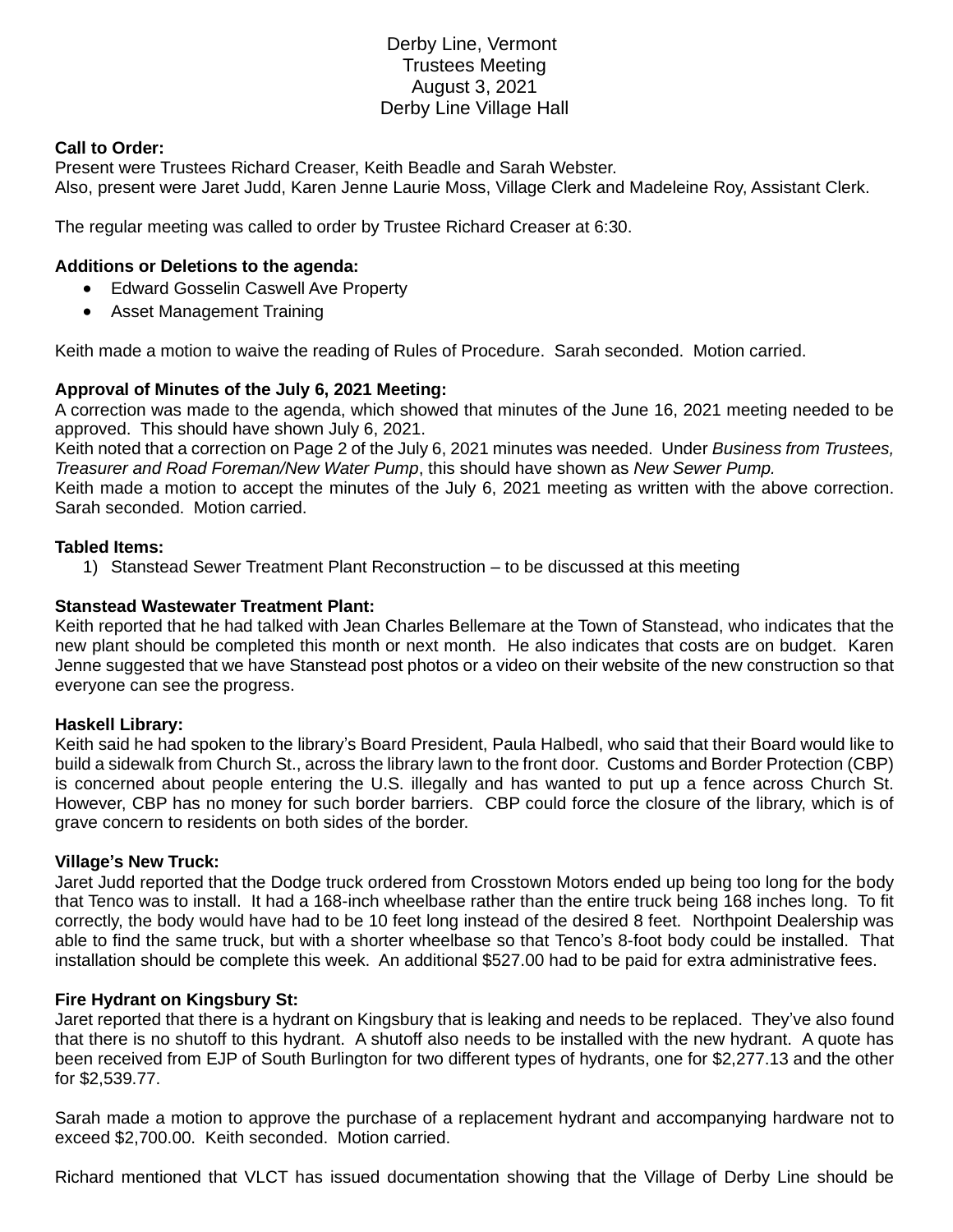receiving approximately \$32,000 for each of two years from ARPA federal funding. This money can most likely be used to pay for repair/replacement of this hydrant.

### **Quote for Paving Dashner Circle:**

A quote has been received from Pike Industries for paving prep work, a base coat and topcoat of asphalt as per State standards for Dashner Circle of \$54,094.00. This quote is valid through 2021.

Several questions came up regarding paving of Dashner, namely: Are there other streets in Derby Line that need more paving repair than Dashner, even though Dashner is now a dirt road? Are there other dirt streets in Derby Line (yes: Meadow Lane and Sunset Terrace Ext)? Should this be brought to the voters before spending most of what is now in the Paving Fund? If so, should it be brought up at the Annual Meeting next April, or at a Special Trustees Meeting specifically for this issue? A Special Meeting ahead of the Annual Meeting could help in formulating the coming budget. Before actually picking a street to repair or repave, should we have an inventory done of all village streets with each one's needs so that the Board can intelligently assess what should be done and when?

It was suggested that the village pay a consultant to create this inventory with his recommendations. Richard asked Laurie to contact Better Roads to see if they have the capacity to create this inventory. If not, we could hire Norman Patenaude as an independent consultant.

## **Oil Supply Corp Quote for Oil for Winter 2021 – 2022:**

The village has received Oil Supply's pre-buy quote of \$2.50 per gallon for oil for this winter. Even though it is noted as "pre-buy", Oil Supply still allows us to pay monthly for ten months. Richard noted that this is lower than a couple of other local oil distributors in the area.

In view of this, Keith made a motion to accept the pre-buy quote from Oil Supply Corp. of \$2.50 per gallon. Sarah seconded. Motion carried.

### **Edward Gosselin Caswell Ave Property:**

Laurie reported that she had received a call from Ed's daughter, Nancy, that she had received a bill from the Town of Stanstead for both water and sewer at his apartment house on Caswell Ave., which is situated on the border. It had been agreed previously that Derby Line would bill for water and Stanstead would bill for sewer. Apparently, Stanstead has experienced some staff changes, which might be the problem. Laurie will communicate with Stanstead about the agreement that was made years ago and to request that this be on their next meeting's agenda. She also agreed to provide the Derby Line Trustees specifics about each property in question before the joint meeting with Stanstead.

In the meantime, it was agreed that all the buildings on the border need to be discussed by the Derby Line Trustees and the Stanstead Council, decide what should be done as far as water and sewer billing to each property and issue a contract for each property that needs to be followed by both municipalities.

### **Asset Management Training:**

Richard gave a brief report of the first training session of Asset Management Training that he attended. They have suggested that the village create a mission statement for our water system. He thinks this training will provide us some value in becoming more forward thinking rather than being reactive.

## **Business from Trustees, Treasurer and Road Foreman:**

Brush at End of Pelow Hill: Keith reported that someone has been dumping some brush on the Gosselin/Stone property at the end of Pelow Hill. This has happened before and Nancy Gosselin has complained again. Laurie was asked to write a letter to Joe Moeykens, who is most likely the one dumping the brush, to ask that he stop dumping there and remove the existing brush that he has placed there.

Baxter Ave Paving: Jaret reported that the existing pavement has all been ground down to the dirt and that Pike is scheduled to repave this Thursday. He noted that near Tivoly there are two sewer lines going across the Tomifobia River, which are all rotted out. When and if these need to be fixed, it will be a major overhaul Manhole on Caswell Ave: Jaret reported that this new manhole will be in soon.

### **New Business from the Audience:** None